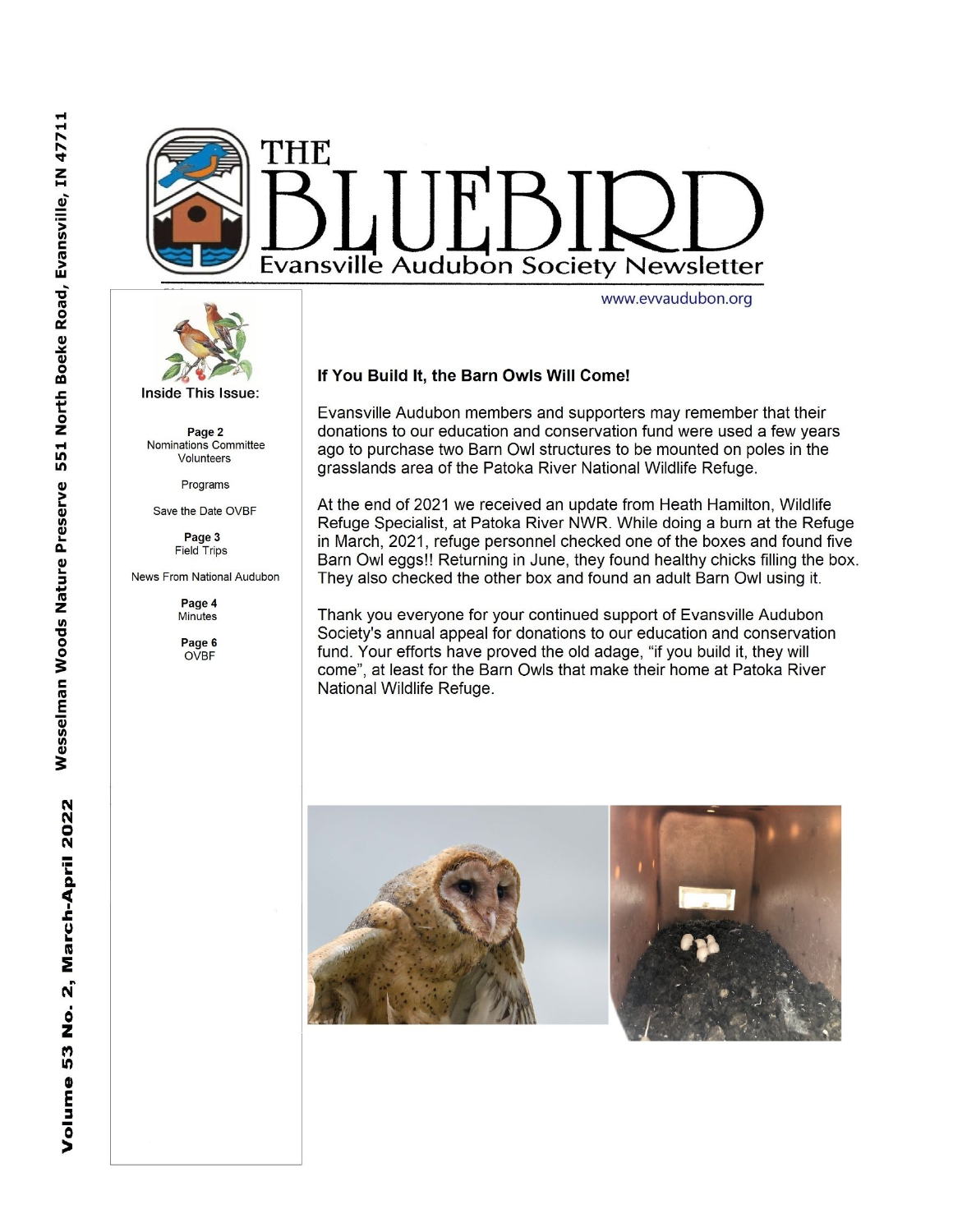# NOMINATIONS COMMITTEE SEEKS VOLUNTEERS TO SERVE

The Nominations Committee is looking for volunteers to fill out a slate of Board of Directors and Officer positions. The nominations slate of (4) officers and (4) directors will be submitted for a vote at the June annual meeting. (Only the treasurer's position is term limited; the remaining officers and directors are eligible to serve again if they wish.) If you are interested in helping Evansville Audubon with this important need, please contact us at info@evvaudubon.org.

Note: the treasurer nominee should be proficient in internet/computer use and able to file online the simple federal and state tax forms

# **PROGRAMS**

Programs are the third Tuesday of each month at Wesselman Woods Nature Center at 6 PM (central time) and are free and open to the public. Be kind and wear masks when entering the building. NOTE: Any last minute changes to our meeting in-person at Wesselman will be posted on our Facebook page and Website and via email.

Mar. 15, 2022 -- "Spring Wildflowers of Audubon State Park", presented by Lisa Hoffman, Parks Program Services Supervisor, John James Audubon State Park.

Apr. 19, 2022 -- "TBA", presented by Sharon Sorenson, noted author and conservationist. Her programs about birds are always informative and entertaining.

May 17, 2022 -- "Green River National Wildlife Refuge and How It Finally Got Here", presented by Mike Morton, wildlife biologist and supervisor for over 30 years of the Sloughs Wildlife Management Area in western Henderson County.

# **SAVE THESE DATES**

The Ohio Valley Birding Festival is scheduled April 22 & 23, 2022. For information, contact LD Harry at Iharry0001@yahoo.com.

Jr. Birders Hike will be April 23 in conjunction with the OVBF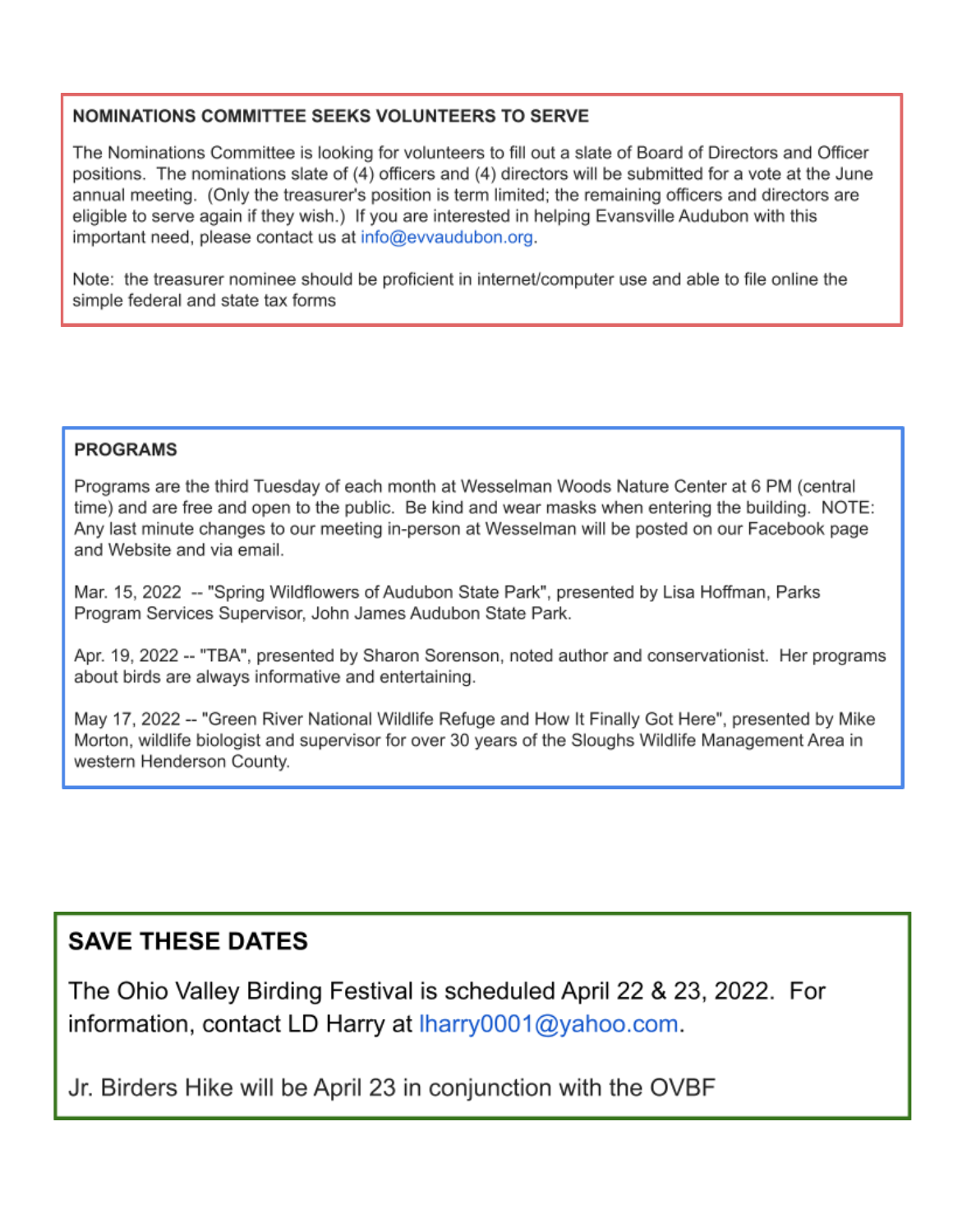# **FIELD TRIPS**

Spring Migration Hikes for 2022: Friday, April 1 @ 5 PM, Howell Wetlands Friday, April 8 @ 5 PM, Burdette Park Friday, April 15 @ 5 PM, Howell Wetlands Friday, April 22 @ 5 PM, Howell Wetlands Thursday, April 28 @ 5 PM, Burdette Park Saturday, April 30, 'Grand Finale' at Harmonie State Park, Warbler Madness with John Meredig. All participants will meet at the park, time to be determined

April 30th, 2022 - Bluegrass FWA Evening Trip \*Meet at the main parking lot off B'ville/N. Harmony Rd, depart at 6:30 pm.

# **NEWS FROM NATIONAL AUDUBON ON TOP POLICY WINS...**

Nearly \$1.1 billion will be provided to the U.S. Army Corps of Engineers' South Florida Ecosystem Restoration Program to support projects in 2022. This funding comes from the Bipartisan Infrastructure Bill that was signed into law in Nov., 2021, and represents a sweeping investment in the Everglades.

Bird protections were restored when, in Dec., 2021, the Biden administration repealed the rollback of the Migratory Bird Treaty Act (MBTA) by the previous administration. Critical bird protections returned for the first time in nearly four years.

Audubon won its lawsuit last year to stop a Trump-era rule that allowed sand mining on pristine, undeveloped coastlines. Audubon, joined by several partners, filed suit against the rule that weakened the Coastal Barrier Resources Act (CBRA) and in response to the lawsuit, the Biden Administration revoked the rule, solidifying this victory for birds and their coastal habitats.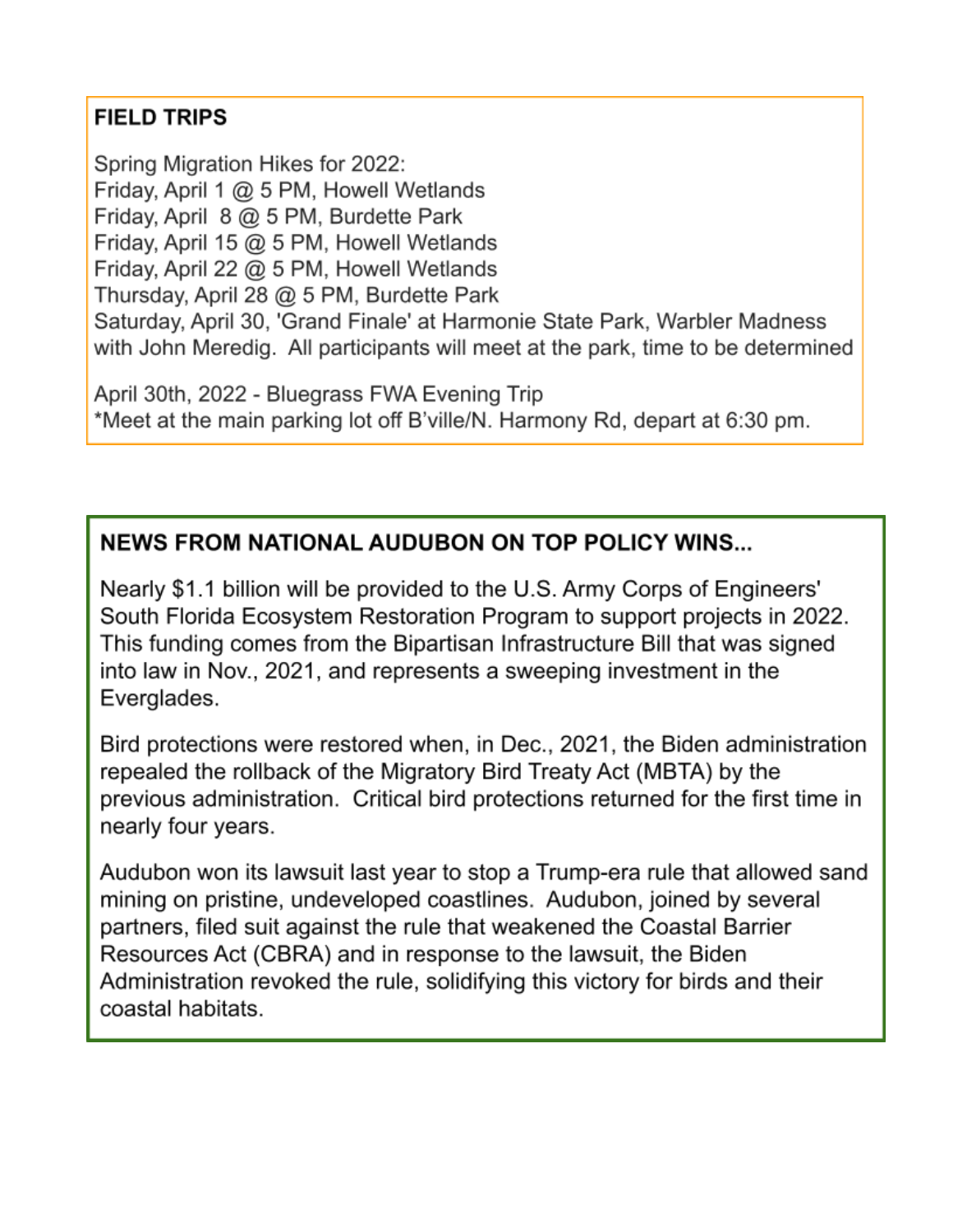## **Evansville Audubon Society Minutes December 21, 2021**

Meeting by Zoom

**Program** at 6:00 PM, Jeff Canada, owner of Wood Warbler Coffee in Indianapolis, (supplier of certified bird friendly coffee) discussed wildlife friendly farming in Central America.

Business Meeting convened at 7:00, no quorum present

**Minutes**: accepted tentatively, as distributed by email

**Treasurer's report**: emailed to the Board. Checking Account Balance \$3243.53, Bulk Mail \$79.11, CD \$4160.06, Checking w/o reserves \$1602.69, Reserve Accounts 1640.84 (includes Education and Conservation \$1360.84, Memorials for Jr Birders \$280), annual donations \$1455, 25 donors (\$660, 10 donors this month) totals overall generally comparable to past years. Notes: Chapter Base Payment received \$1035, expenses are usual newsletter related (printing, mailing), \$600 outstanding commitment to Patchwork Central to be paid in 2022,

**Field Trips**: January Contest, prizes for waterfowl, bird feeders, big weekend January 1,2 in 75 mile radius of Evansville, send results to Bob Meier. No other field trips until February.

**Junior Birders**: no activity

#### **Christmas Bird Counts**:

Western Gibson County Dec 18, bad weather, 97 species, most unusual Chipping sparrow, several common species missing, count not final.

Evansville Dec 18, rain, several new birders, no final count, but quite a few species. Posey County, January 1.

**Programs**: January program Robyn Skuya-Boss, Sierra Club Beyond Coal, "Surprising Tales of Indiana's Changing Utility Landscape", Zoom only.

**Conservation**: Sue Vernier brought up a request for EAS to support in the upcoming legislative session a proposed Resolution acknowledging the problem of climate change and a Bill to establish a Climate and Environmental Justice Task Force, sponsored by Sen. Alting. We agreed to support.

**Education and Conservation Grants**: No new requests for grants received this month,

**Old Business**: No old business

**New Business**: Newsletter deadline for articles December 27.

**Unusual Bird Sightings**: 45 tundra swans, 2 whooping cranes and a rock wren (but not on bird count day!) in Gibson County

Meeting adjourned at about 7:40. Submitted by Niles Rosenquist, Secretary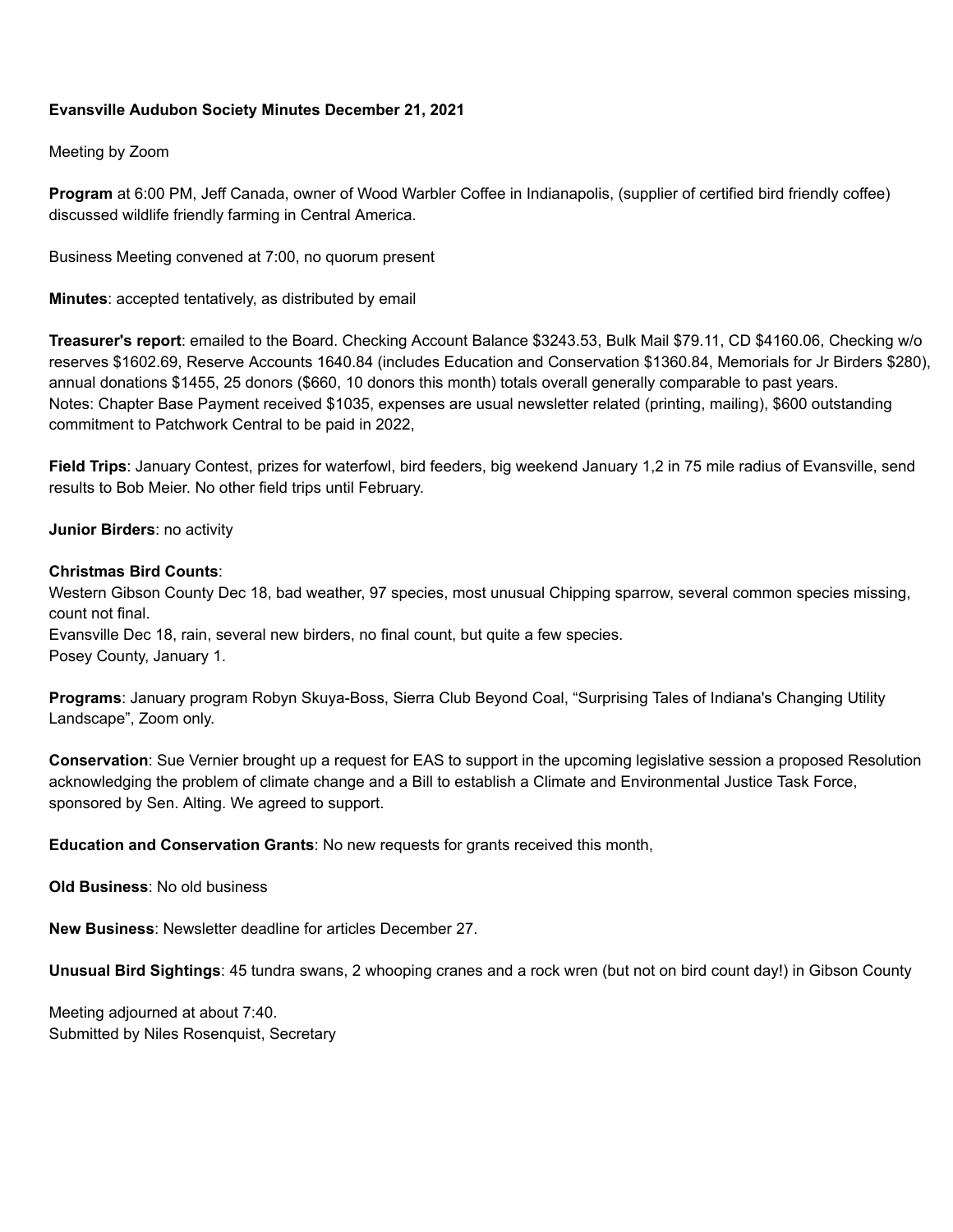## **Evansville Audubon Society Minutes January 18, 2022**

## Meeting by Zoom

**Program** at 6:00 PM, Robyn Skuya-Boss, Sierra Club Beyond Coal, "Surprising Tales of Indiana's Changing Utility Landscape"

Business Meeting convened at 7:02, attendance – 7 board members, no quorum

**Minutes**: accepted tentatively, as distributed by email

**Treasurer's report**: emailed to the Board. Checking Account Balance \$3078.54, Bulk Mail \$179.11, CD \$4162.36, Checking w/o reserves \$1277.70, Reserve Accounts 1800.84 (includes Education and Conservation \$1520.84, Memorials for Jr Birders \$280), annual donations \$1615, 28 donors (\$160, 3 donors this month)

## **Field Trips**:

Kentucky Dam on Feb 5th. Meet at Columbia Pilot , leave by 6:15 April 1st – Migration Walk at Howell Wetland April 8th – Burdette Park April 15th – Howell Wetland April 22nd – Burdette Park April 28th – Howell Wetland April 30th – Harmonie State Park. Warbler Madness with John Meridig.

**Programs:** Feb. 15 program will be "Songbird Conservation from a Forester's Perspective", presented by Allen Purcell, Director of Forest Conservation for The Nature Conservancy.

#### **Junior Birders**: no activity

**Conservation**: Niles Rosenquist distributed a letter written on behalf of EAS urging Sen. Mark Messmer to schedule a hearing on the Climate Resolution SCR3 and Climate Task Force Bill SB255, and urged members to also contact the senator. Otherwise, many bills are filed, only about ten days for hearings,uncertain which will get hearings and survive.

**Education & Conservation Grants**: no new requests for grants. Collaborative grant decision was expected by 1/14, to cover Susan Fowler as Audubon Ambassador. A suggestion was made that we consider renewing our sponsorship of Eagle Slough with Sycamore Land Trust if funds are available.

#### **OVBF**

April 22-24th. Friday April 22nd will be the "Friday at 5 migration walk" Sunday April 24th will be 7am Eagle Slough with Bob Meier

#### **Bird Counts**:

Evansville, good results, several new participants Posey County, poor weather (rain), Jared Emmack, Assistant Property Manager for Hovey Lake, helped lead, ducks at Hovey

## **Old Business:** none

#### **New Business:** none

**Items from the Floor:** Results of the January Birding Contest posted on Facebook, three prizes will be awarded, prizes provided by Wesselman (mug, passes), Wild Birds Unlimited (\$50 gift card) EAS (\$50 gift card).

Meeting adjourned at about 7:40. Submitted by Niles Rosenquist, Secretary